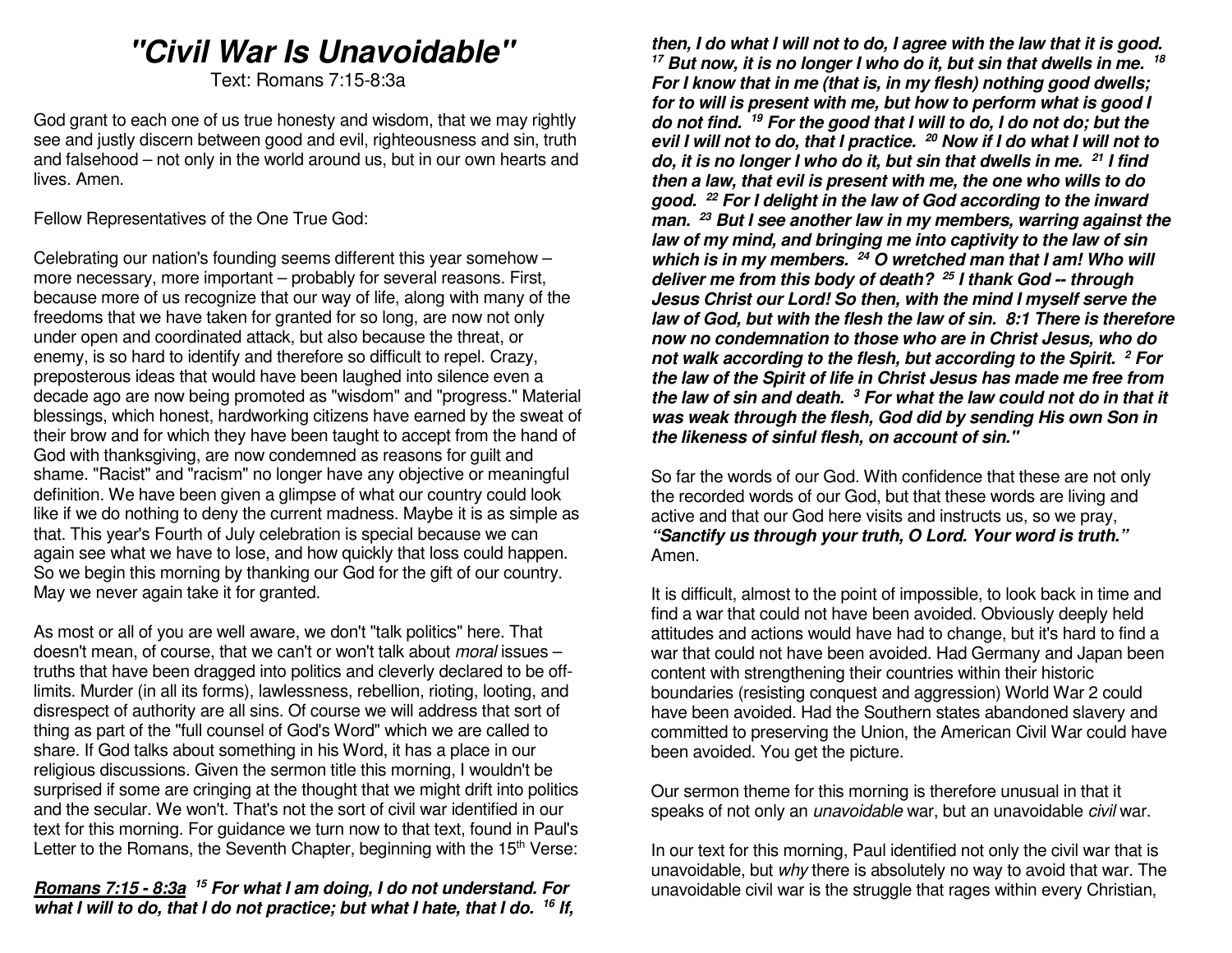the battle between the *"inner"* or new man and the sinful flesh or old Adam. As a Christian, you are very familiar with this struggle. The battle is so unique and remarkable because it is literally a civil war that takes place within each one of us. Part of every Christian wars against another part, daily, moment by moment. That civil war is unavoidable because the alternative is eternal destruction in hell. Since the fall into sin, every single human being is burdened by an old Adam. We are born sinful, and we will never be rid of that sinful nature during our lives on earth. That means that the only way our internal civil war could be avoided would be to never be converted, to never have the new man and faith come to life within us. The alternative, in other words, is hell itself.

There's really nothing else quite like the inner battle that rages within every Christian. It is a war, as Paul points out in our text, where we fail far more often than we succeed; where we lose far more battles than we win. You heard how Paul worded it in our text: *"For what I am doing, I do not understand. For what I will to do, that I do not practice; but what I hate, that I do."* Since Paul was a Christian, he was speaking from the perspective of the "inner" or new man within him, that converted part that loves God's Word and will. The sinful flesh never wants to do anything that pleases God. Thus the conflict.

It is both sobering and telling that even a Christian like Paul faced such struggles in life – and had to repent of constant failures. We focus first this morning on the unavoidable nature of the struggle. The only way to avoid the struggle that so frustrated Paul was not just to compromise with his evil side, it was to yield to it completely. The struggle could only end with the annihilation of the new man, the total abandonment of faith in Jesus Christ. Nothing, of course, would please the devil more. He knows how difficult it is to convince a Christian to simply and suddenly denounce Jesus Christ and the Christian faith, so he seeks rather to dismantle saving faith piece by piece. Sin is his weapon of choice, and he spoon feeds it to us to increase our tolerance. One of his more clever tactics is to convince us that, since Christ died to pay for all of our sins, it is now acceptable to sin at will, and to abandon the struggle against sin.

I first heard the term "the gospel involves risk" several decades ago as a young man – from an older pastor that I greatly admired – and it intrigued me. I remember asking him exactly what he meant by "the gospel involves risk" and, as was his custom, he made me investigate further to see if I could come up with the answer on my own. (At the time, I think I took that as evidence that he himself didn't know for sure…) Eventually I got there. "The gospel involves risk" refers to the fact that we are always in danger of having the old Adam treat the full forgiveness of sins through faith in Jesus

Christ as a license to sin more. Like a kid with his rich uncle's credit card, our sinful flesh will be tempted to run up the sin bill because someone else is paying. Paul talked about this very thing in Romans 6: *"What shall we say then? Shall we continue in sin that grace may abound? Certainly not! How shall we who died to sin live any longer in it?"*

What then exactly does this have to do with you and me here today? Obviously much in every way. Whenever we hear that the great Apostle Paul himself lost the battle with sin over and over again, it is difficult not to entertain feelings of inevitability. In other words, if Paul couldn't do any better, what chance do I have?

Yet look again at Paul's words here. Not only did he honestly face his own failures and deficiencies, he saw them for what they were. He didn't refer to his sinful side as "playful" or "fun-loving" or "mischievous." He recognized the evil as truly evil, and he gave it an appropriate label: *"wretched!"*

You and I need to take such stock regularly, and we pray God the Holy Spirit for the wisdom and honesty to do the job right. As the morals of the world around us continue to deteriorate, it becomes all the more critical to use the one and only source that God has given us as the standard to judge ourselves. Only the Bible, the sacred Word of God, can give us a true picture of what we ought to be like. Only God's Word can provide us with an accurate standard to use when evaluating our own thoughts and actions. Against the backdrop of perfection, we will quickly see that our old Adam is not just mischievous or fun-loving, it is wretched – a body of death and corruption. So we ought to loathe sin in our lives. All sin.

It is just here, at this point, that we often fail texts like this. What does that mean, to "fail texts"? It means that while we accept these words as true, we fail to honestly apply them to ourselves – specifically and individually – which is why God gave us the Scriptures in the first place. Only you can make such personal application, for only you can see accurately and honestly into your own heart. Only you can understand what your own personal civil war looks like. It might mean recognizing every bit of gossip in your life as loathsome, every rebellion against authority, every lustful look, every prideful thought as hideously evil. It might mean coming to terms with your laziness, or your ridiculous waste of so much of your time of grace on earth. God might here want you to recognize your obsession with your looks as the sin that it is, or the fact that you feed your ego by inciting lust in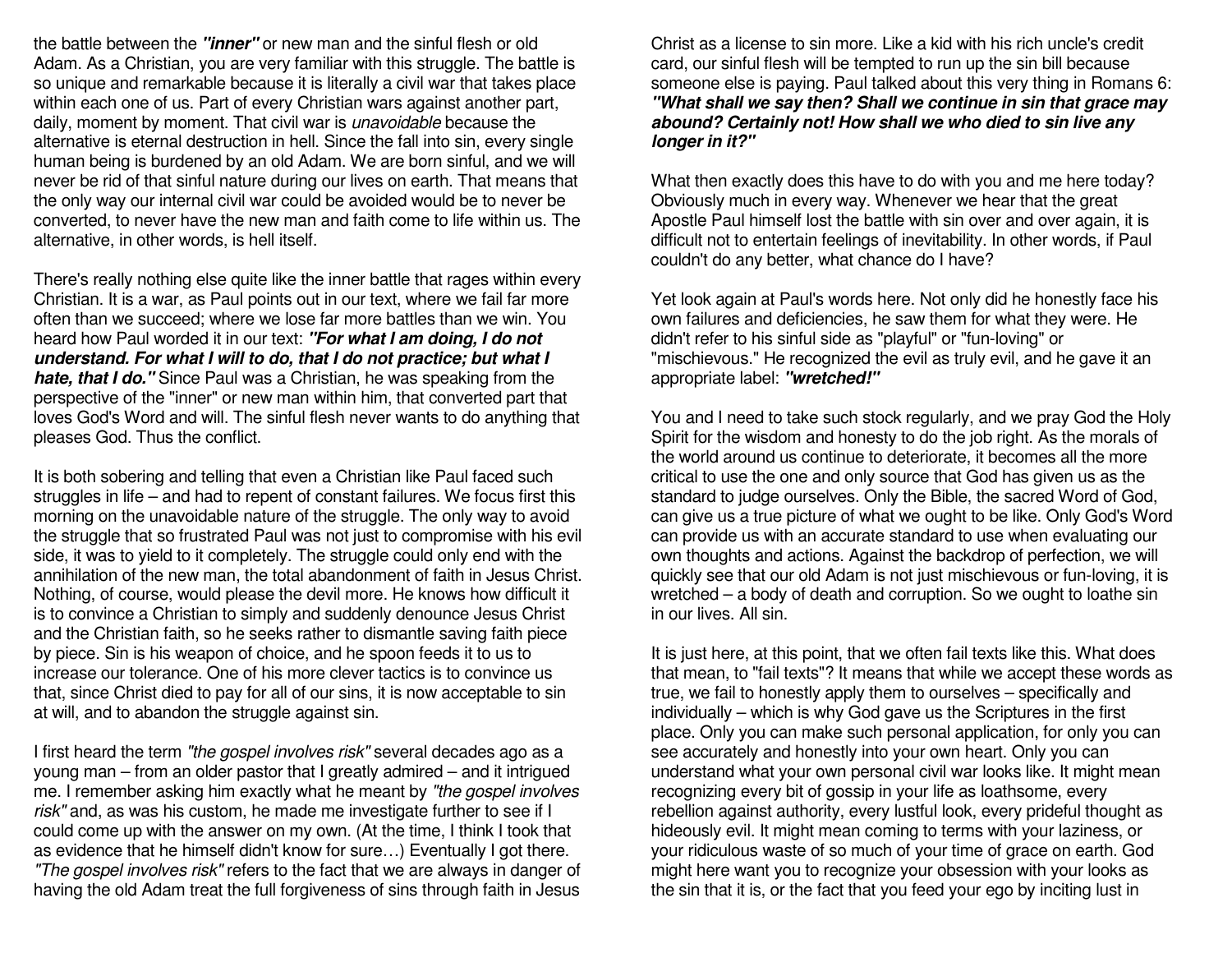others. He may want you to recognize that you love material possessions far too much, or that you love your children more than God. Each and every sin God wants us to identify as *"wretchedness,"* and our sinful bodies as *"bodies of death."* The very last thing that God wants any of us to do is to compromise with sin, or to take the failures of others as encouragement to accept and embrace sin in our lives.

Why is this so critical? Why make a big deal about how we regard every individual sin, especially the sin that has found a comfortable home in our hearts? The reason is Jesus Christ and his worth and value in our lives. What Jesus did for us is diminished or reduced every single time we fail to recognize the damning horror of every single sin. As soon as we downplay the evil of even one sin in our lives, God's grace (his undeserved love for sinners) is also reduced. When the debt is diminished, so is the payment. It is too easy for us to see ourselves as lovable and worthy whenever we soften the wickedness that is within us, as it is far too easy to regard forgiveness as a license to sin more.

The fact is Jesus came to save that which was absolutely unlovable and without any redeeming qualities of any kind. Whenever we play down our own corruption, we tend to develop an image of ourselves as sort of sweet and cuddly puppies abandoned by some cruel soul at the local pound. Oh we chew on stuff and we tend to nip and whine a bit, but who couldn't love such cuddly creatures? That's hardly the reality of the thing, is it? Jesus Christ came to earth to win freedom for us from the filth and perversion that was ours. He did this by offering his flawless perfection to pay the debt of our perversion. When Jesus offered his life on the cross, he was saying to his heavenly Father: "Place the full penalty and perversion of their guilt on me, and credit my perfection to them. Make me filthy; wash them clean."

Can you now understand how important it is for us to recognize the true nature of sin in our lives – to see it as the filth and corruption that it is? From time to time you and I lose sight of the reality of things. We tend to start loving this world and this shallow existence too much. We get too comfortable and we lose focus and direction. Always our God has to call us back. He has to remind us of just how bad things here really are, and thereby refocus our attention on the Life beyond this life. We are truly wretched men, women, and children, walking about in a *"body of death"*upon a wretched, sinful earth.

All of which would make for a supremely depressing outlook, but only if our text did not end the way it does. Paul, upon accurately reflecting on the terrible nature of his sinful flesh, first asked the question that ought to be

on our lips, and then he answered it: *"O wretched man that I am! Who will deliver me from this body of death? I thank God - through Jesus Christ our Lord!"* The answer, of course, is that Jesus already has rescued us. Paul goes on to explain how he did it: *"There is therefore now no condemnation to those who are in Christ Jesus, who do not walk according to the flesh, but according to the Spirit. 2 For the law of the Spirit of life in Christ Jesus has made me free from the law of sin and death. <sup>3</sup> For what the law could not do in that it was weak through the flesh, God did by sending His own Son in the likeness of sinful flesh, on account of sin."* Note well – what we failed to do because we were too weak and sinful to keep the law, God did for us by sending His own Son to keep the law in our place.

There can be no compromise between the good and evil with us. That war is inevitable, and the struggle will continue until we are called home. Accept this reality, pray God for the strength to survive the war, and rejoice in the victory that he provided through faith alone is Jesus Christ. Amen.

### **Scripture Readings**

ESV **Zechariah 9:9-12** Rejoice greatly, O daughter of Zion! Shout aloud, O daughter of Jerusalem! Behold, your king is coming to you; righteous and having salvation is he, humble and mounted on a donkey, on a colt, the foal of a donkey. 10 I will cut off the chariot from Ephraim and the war horse from Jerusalem; and the battle bow shall be cut off, and he shall speak peace to the nations; his rule shall be from sea to sea, and from the River to the ends of the earth. <sup>11</sup> As for you also, because of the blood of my covenant with you, I will set your prisoners free from the waterless pit. <sup>12</sup> Return to your stronghold, O prisoners of hope; today I declare that I will restore to you double.

ESV **Matthew 11:25-30** At that time Jesus declared, "I thank you, Father, Lord of heaven and earth, that you have hidden these things from the wise and understanding and revealed them to little children; <sup>26</sup> yes, Father, for such was your gracious will. 27 All things have been handed over to me by my Father, and no one knows the Son except the Father, and no one knows the Father except the Son and anyone to whom the Son chooses to reveal him. <sup>28</sup> Come to me, all who labor and are heavy laden, and I will give you rest. <sup>29</sup> Take my voke upon you. and learn from me, for I am gentle and lowly in heart, and you will find rest for your souls. <sup>30</sup> For my yoke is easy, and my burden is light."